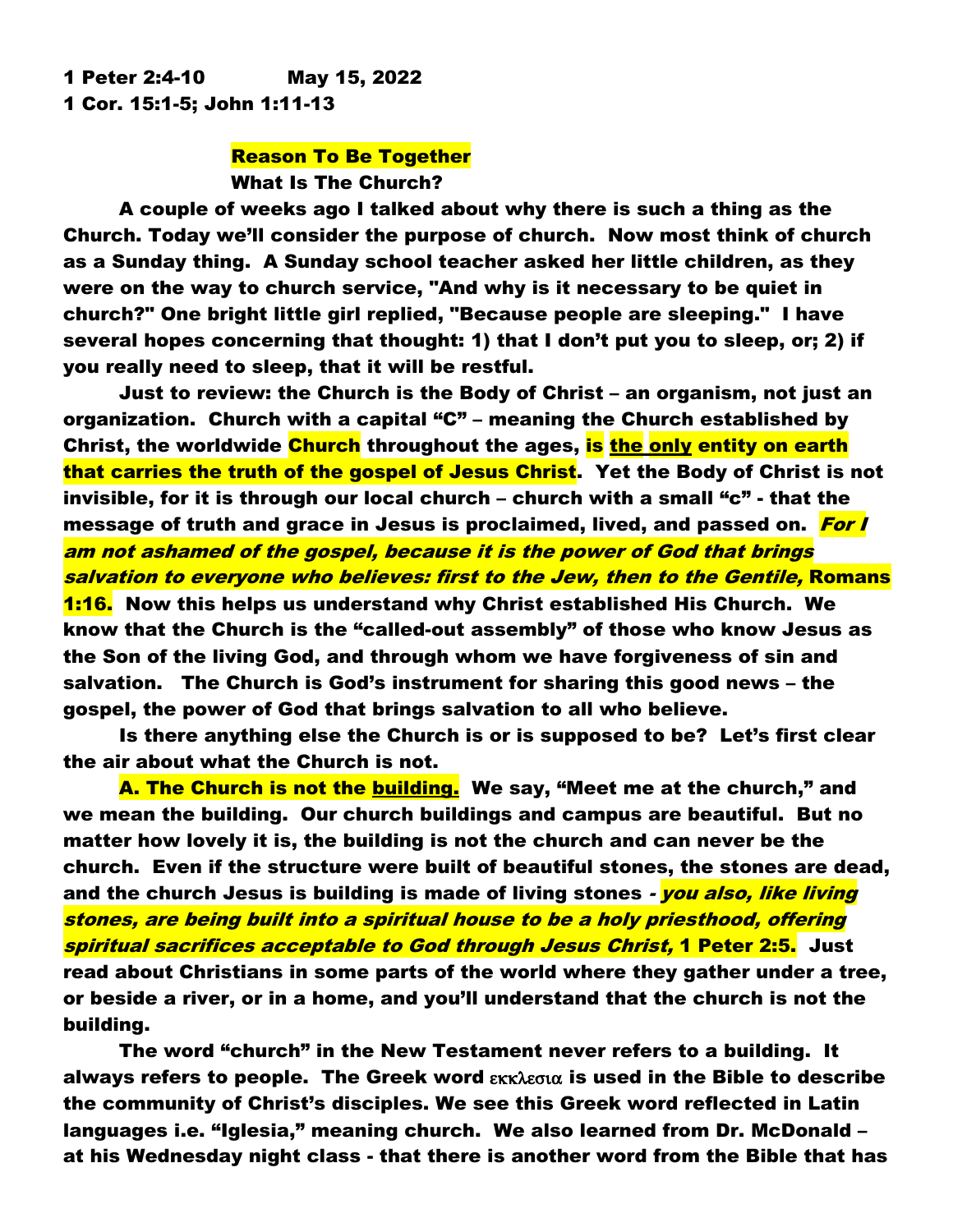come down to us to mean church:  $KVD1000 -$  meaning main, Lord, or master  $- + KOV$ meaning belonging to = church. That is, "belonging to the Lord." This is how we got "kirche" in German, "kirk" in Scottish, and "church" in English. We could say church is the gathering where Jesus is the main thing, the Lord, and master. God placed all things under his feet and appointed him to be head over everything for the church… Eph. 1:22.

**B. The Church is not a denomination.** Sometimes we speak of the Methodist Church, or the Catholic Church or the Episcopal Church, or the Evangelical Free Church, Nazarene, or Assemblies of God, or Congregational, or Baptist, or Presbyterian, or what have you. That's a valid use of the English word "church," but it's not a meaning found in the New Testament. Denominations are man-made organizations that allow groups of churches to work together. It's not bad, nor wrong to be part of a denomination—but the New Testament doesn't use the word church in this particular way. Maybe you've heard the old quip: "What's the difference between a Baptist and a Methodist? …" But the fact is, these days most Christians in America pay little attention to denomination. What's happening at the local church is more important. Foundational beliefs of Christians and practice are more important than denominational identity. In coming days, I believe, it will cost more to be a genuine Christian and we'll need to know what we really believe and why, because society and culture are fast losing any Christian memory.

Now, let's take a look at what the Church is (or ought to be). Each of these things I mention today apply to the Church (capital "C"), but they also apply to each local congregation of Christ's church – of every denomination. Since church is the assembly of those called together by Christ, who is Lord, it is necessary for people to be together, work together, pray together, worship together … and that happens in the local church. You can't really practice your Christianity without being in a local church – as distasteful and as hard as that may be.

### 1. The Church Is: Created By The Good News.

The earliest Christians did not go about arguing for the existence of God or promoting some principles to live by. They spoke about the historical appearance of Jesus and what had happened to them as a result. The Church is really a response to the "good news" of God, proclaimed and enacted by Jesus Christ, and the Church is a part of the gospel, for God desires to save people and to have them in fellowship with one another. St. Paul summarizes it: <mark>For what I</mark> received I passed on to you as of first importance: that Christ died for our sins according to the Scriptures, that he was buried, that he was raised on the third day according to the Scriptures, 1 Cor. 15:3-5. Maybe it's only those who know in the depth of their souls how great a sinner they are and then have found forgiveness in Jesus, that can appreciate how good the "good news" really is.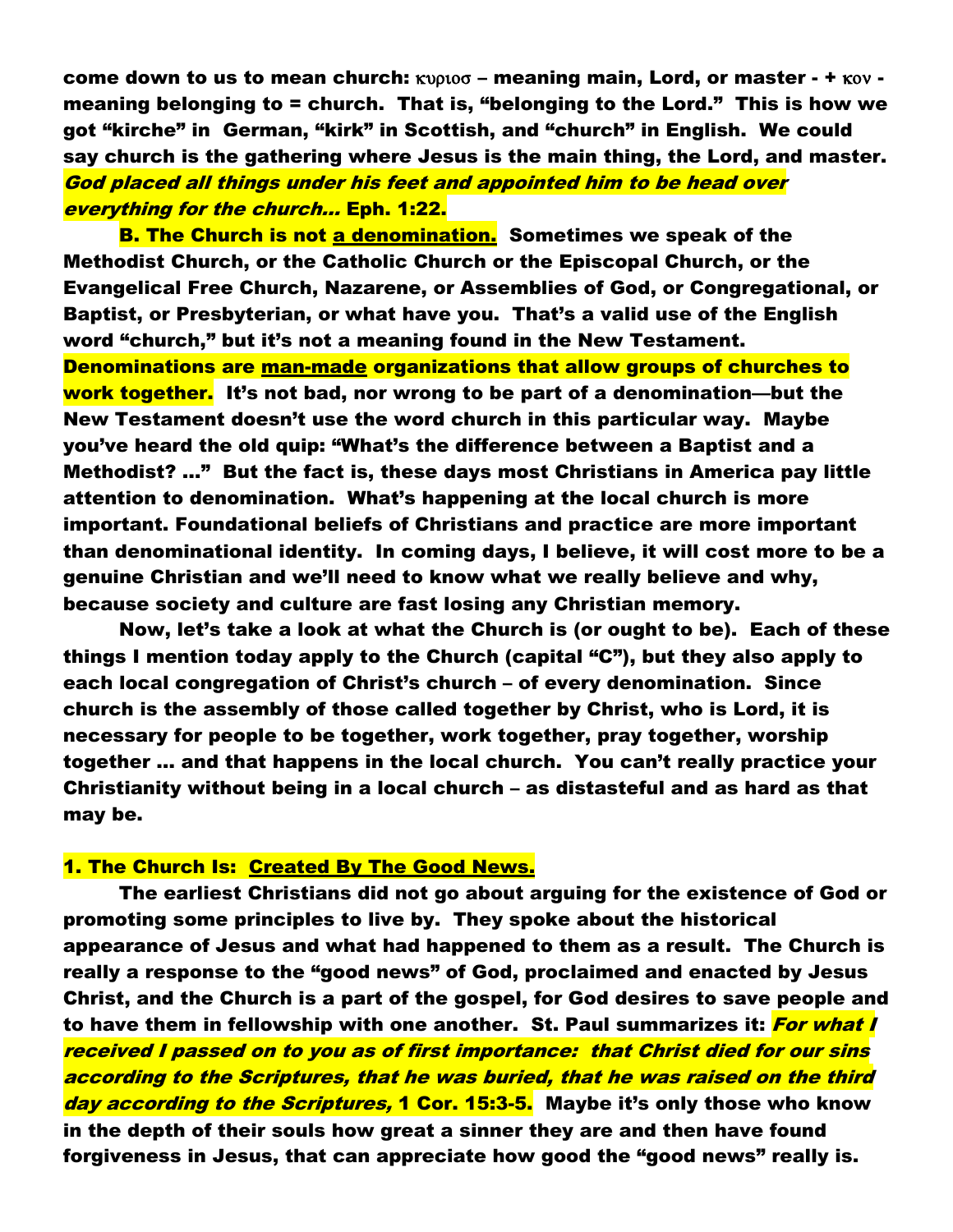The New Testament is filled with references to the Church and it is our best guide for being Church. We do not glorify the first Christians, but Him whom they glorified. Because the good news of what God has done in Jesus is still the good news today, the Church still has a vital mission.

#### 2. The Church Is: Created By The Resurrection.

If there was no Easter we wouldn't be here. The impact of Jesus' crucifixion was shattering. Some of his followers fled, others gathered behind locked doors, afraid. But then came the unexpected, un-hoped for experience of Jesus alive again. His appearances varied, but He was alive and in their midst they had no doubt. His resurrection meant that God was the victor over sin and death, that they could be in constant personal relationship with a risen Lord, and they traveled the entire Roman Empire and beyond to proclaim these truths. And if Christ has not been raised, our preaching is useless and so is your faith, 1 Cor. 15:14.

#### 3. The Church Is: Based On The Activity of the Holy Spirit.

For many Christians there is nothing more mysterious than God manifesting Himself right now in peoples' lives as transforming power. The Acts of the Apostles (in the N.T.) could be called the Acts of the Holy Spirit, for the early Christians attributed their power and energy to the Holy Spirit, promised by Jesus. *And I will give you another Counselor to be with you forever – the Spirit* of truth, John 14:16.

You may have heard it said that the Church's birthday was when the Holy Spirit came upon believers gathered on Pentecost (this year on June 5). The Church is not maintained by the men's group, or women's group, or the pastors, or the choir or anything else, but the power of God at work in the Holy Spirit. The Holy Spirit is found in the true Church, and He uses men and women who find Him to help others find God the Father Almighty and Jesus Christ His only Son. …the Counselor, the Holy Spirit … will teach you all things and remind you of everything I have said to you, John 14:26. And if we do not make room for the Spirit, the Spirit will not be found among us.

#### 4. The Church Is: A Royal Priesthood.

As it says, *...you are a chosen people, a royal priesthood, a holy nation,* God's special possession, that you may declare the praises of him who called you out of darkness into his wonderful light, 1 Peter 2:9.

God's people have a mission: to proclaim God's great mercy in Jesus Christ who gave Himself to atone for our sins and receive us into His own family. We tell others this great truth by word and deed - in all our living. Again, the Bible is our best guide for how Christians are to be God's chosen people, a holy nation, a royal priesthood. As they had one Lord, one faith, one baptism, so do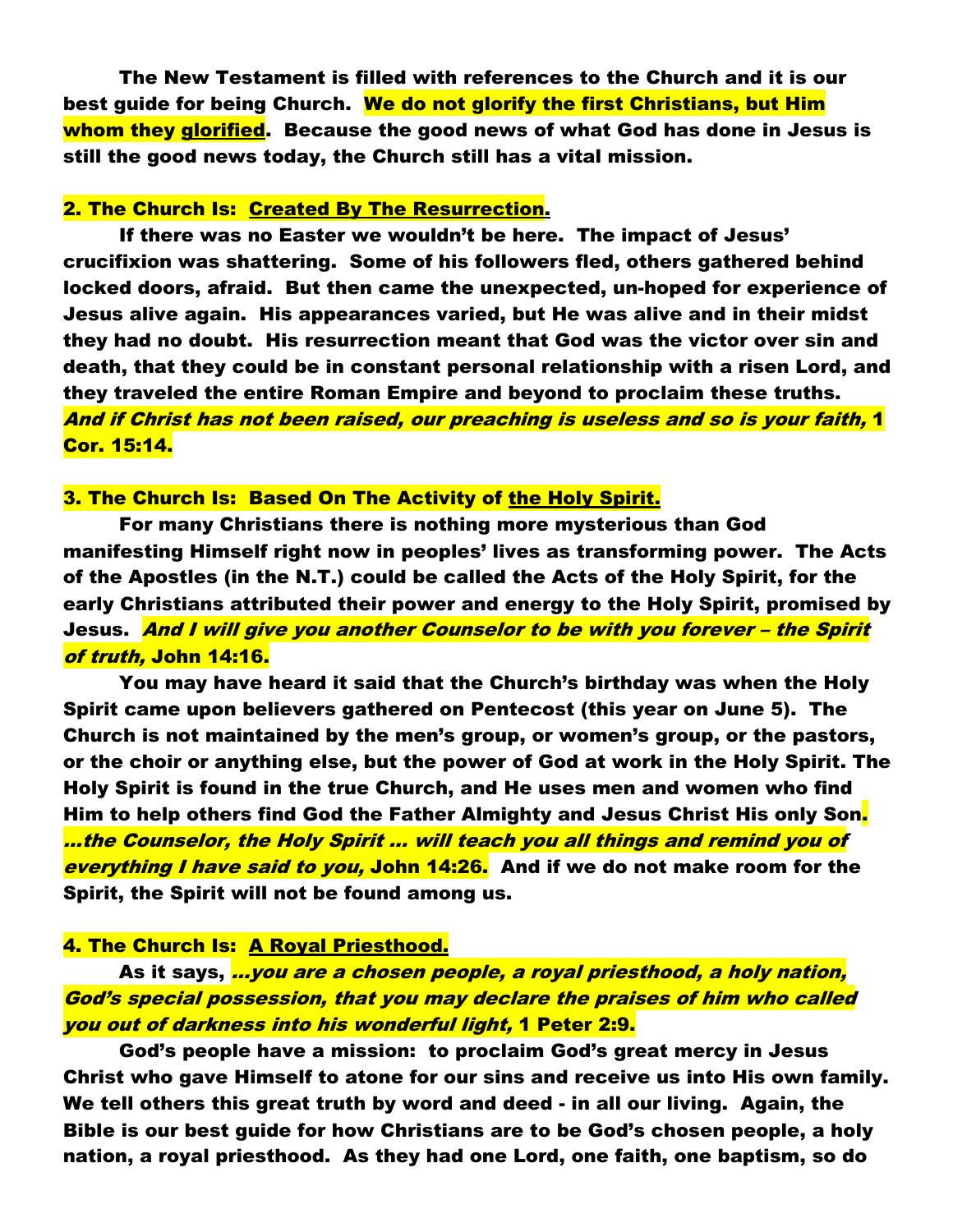we. As they proclaimed, Jesus Christ is Lord, so do we. As they sometimes failed to live as they ought, we do also. But as God forgave, restored, and empowered them through the life of the Spirit, He does so likewise with us.

## 5. The Church Is: The Household of God.

Scripture tells us that all people are God's creation and have been created in the likeness of God.

Yet to all who received him, to those who believed in his name, he gave the right to become children of God, John 1:12. Only through receiving and believing in Jesus do we become true children of God. That is because Jesus was and is the only Son of God who can heal us of our sinful nature and regenerate the image of God in us. God's family consists of those who have experienced a spiritual rebirth through Jesus and are now on the path of being made more in the likeness of God's Son. <mark>Dear friends, now we are children of God, and what we</mark> will be has not yet been made known." But we know that when he appears, we shall be like him, for we shall see him as he is, 1 John 3:2.1

Since the Church is the family of God, we do not get to select the other members … it's like your brothers and sisters … you didn't choose them. In God's family we must operate on the basis of relationships, offering grace to one another … even with those we don't like. Our model is Jesus and how He relates with the Father, the Apostles, and with us<mark>. Do no*t speak harshly to an older*</mark> man, but speak to him as to a father, to younger men as brothers, to older women as mothers, to younger women as sisters - with absolute purity, I Tim. 5:1-2.

#### 6. The Church is a Fellowship.

Flowing from God's household is fellowship – a togetherness that is stronger than simply sharing work or activities. We often think of potluck meals, food and fun. Certainly sharing meals is "breaking bread." **They devoted** themselves to the apostles' teaching and fellowship, to the breaking of bread and the prayers, Acts. 2:42. But it's the prayer and devotion to the apostles' teaching that really adds substance to our souls and our time together. Fellowship is a gift of God given to believers to really make them family and effective in their mission. Fellowship involves prayer and support for one another, sharing of burdens in service to the Lord, building harmony and unity. Therefore, as we have opportunity, let us do good to all people, especially to those who belong to the family of believers, Gal. 6:10.

Finally, all of you, have unity of spirit, sympathy, love for one another, a tender heart, and a humble mind, I Peter 3:8, and as St. Paul writes … making every effort to maintain the unity of the Spirit in the bond of peace, Eph 4:3.

**Never Forget**